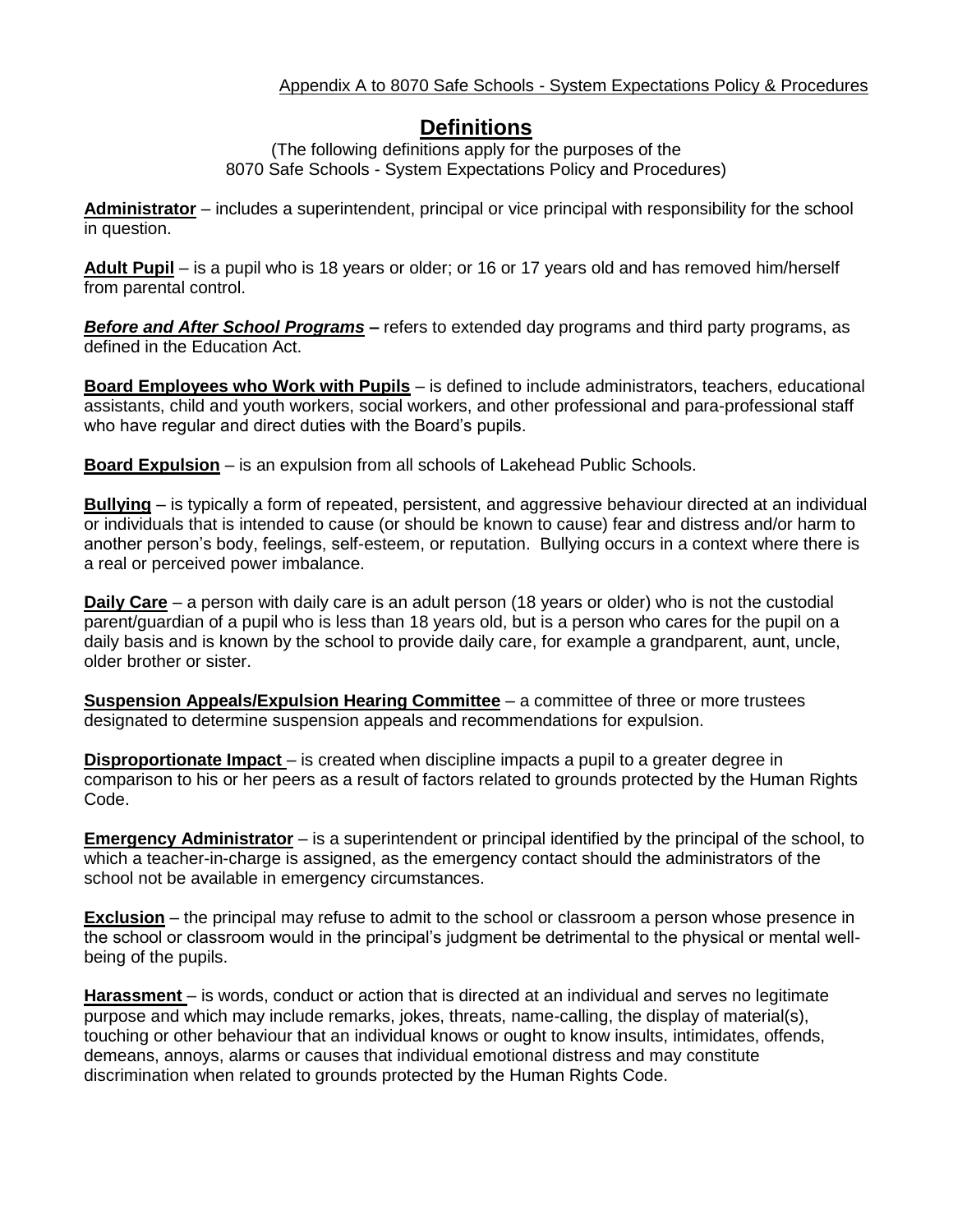## Appendix A to 8070 Safe Schools - System Expectations Policy & Procedures

**Manifestation of a Pupil's Ability** – is behaviour that results from a pupil's ability and that a pupil does not intend.

*Medical Cannabis User* – means a person who is authorized to possess cannabis for the person's own medical purposes in accordance with applicable federal law.

**Parent/Guardian** – where there is a reference to involving or informing a parent/guardian it means the custodial parent or guardian of a minor child who is not an adult pupil.

*Personal Mobile Device –* refers to any personal electronic device that can be used to communicate or to access the internet, such as a cellphone or a tablet.

**Immutable Characteristics** – are characteristics that an individual cannot change or that an individual cannot alter about themselves, such as height.

**Impact on School Climate** – an incident or activity which has a negative impact on the school community.

**Primacy of the Code** – in a circumstance in which there is a conflict between provincial law, such as the Education Act, regulations, Policy Program Memoranda, school board policies and procedures, and the Human Rights Code of Ontario, the Human Rights Code is deemed to be more important and the inferior law must be applied in a manner consistent with the Human Rights Code (unless there is an explicit exception contained within the other law for such a circumstance). The principle of primacy of the Human Rights Code also requires school board policies and procedures to be interpreted and applied in a manner consistent with the Human Rights Code.

**School Climate** – is the sum total of all of the personal relationships within a school. A positive climate exists when all members of the school community feel safe, comfortable and accepted.

**School Community** – the school community is composed of staff, pupils and parents of the school and feeder schools / family of schools, as well as the community of people and businesses that are served by or located in the greater neighborhood of the school.

**School Expulsion** – is an expulsion from the school of the Board that the pupil was attending at the time of the incident.

**School Suspension** – is when the principal suspends the pupil from their school and from engaging in all school-related activities.

**Superintendent Responsible for Student Discipline** – means the supervisory officer delegated authority regarding procedural issues related to suspension appeals and expulsions.

**Teacher-in-Charge** – is a teacher delegated authority by the principal to undertake specified duties with respect to pupil discipline in the absence of administration.

**Undue Hardship** – is the standard for the provision of accommodation, or point to which accommodation must be provided, for a specific pupil by the Board.